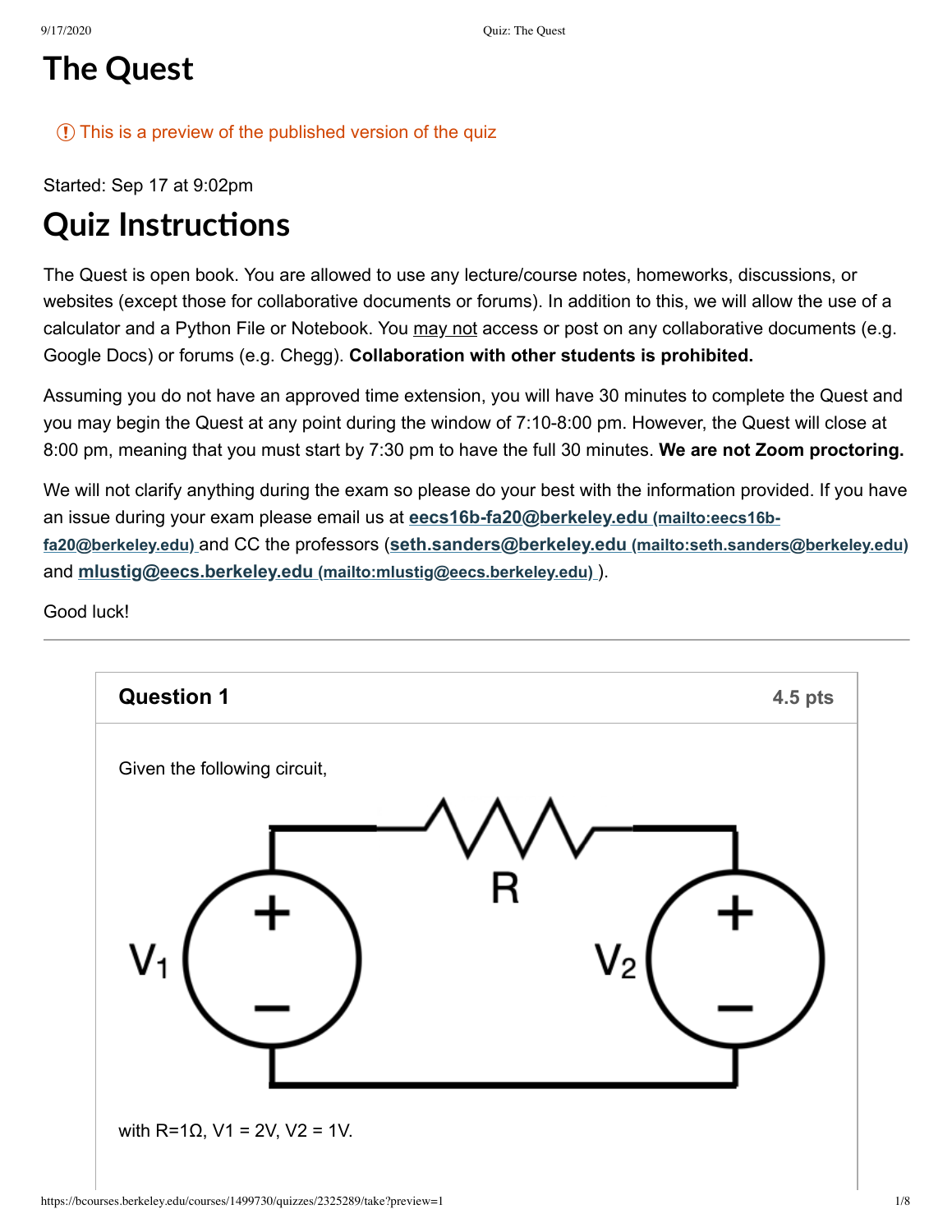| Amps.        | dissipated |                                       |              |
|--------------|------------|---------------------------------------|--------------|
| 2) The power | [Select]   | [Select]<br>$in R$ is<br>$\checkmark$ | $\checkmark$ |
| Watts.       | generated  |                                       | 2            |
| 3) The power | [Select]   | [Select]<br>$\mathbf{v}$ in V1 is     | $\checkmark$ |
| Watts.       | dissipated |                                       |              |
| 4) The power | [Select]   | [Select]<br>$\checkmark$<br>in V2 is  | $\checkmark$ |
| Watts.       |            |                                       |              |

An inverter in this question is a device for which Vin=0V will result in , and for  $V$ in =  $V$ dd  $\overline{V_{\text{out}} > 0}$ will result in Vout = 0V

For each of the following circuits, determine if the circuit is an inverter or not.

### **Question 2**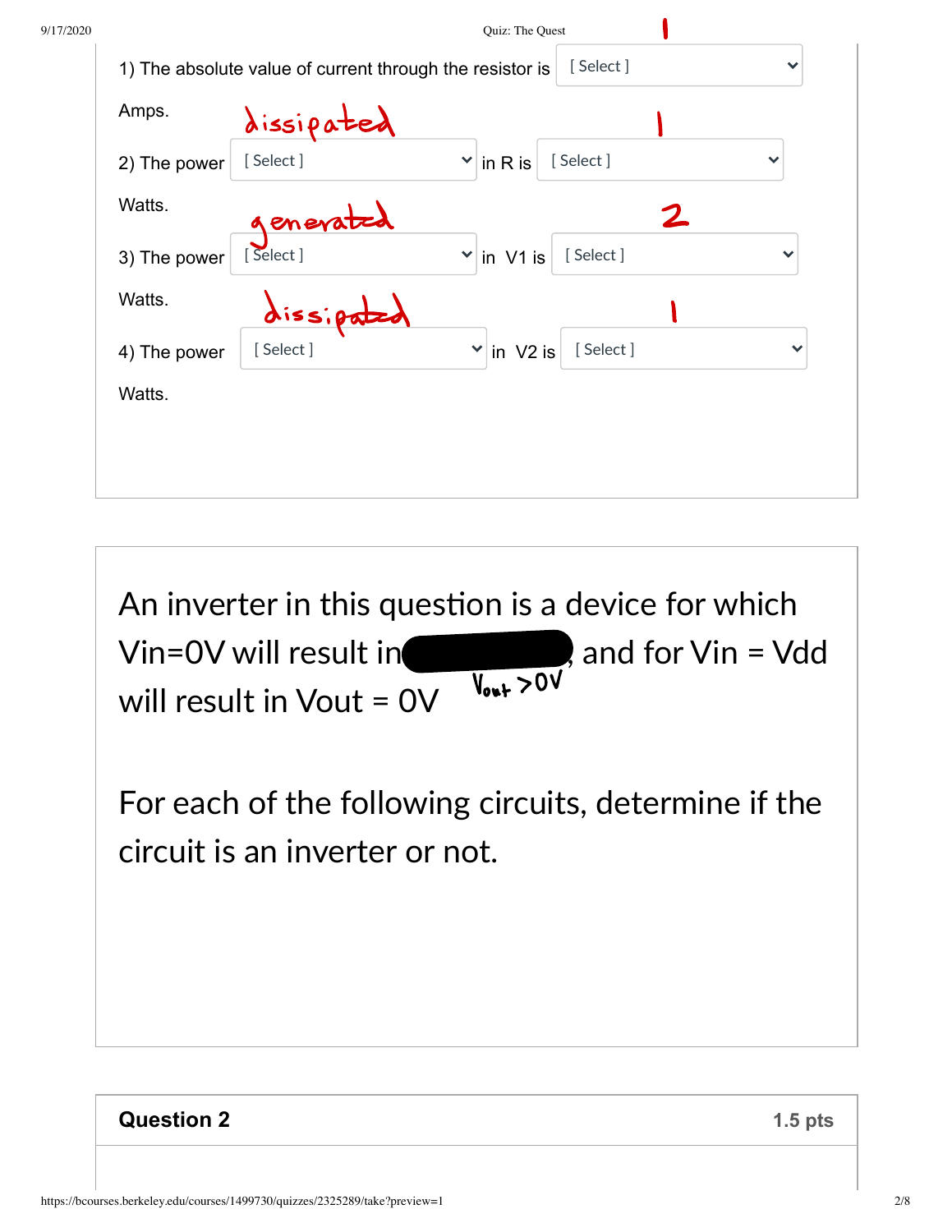

# **Question 3**

Is following circuit an inverter?

 $1.5$  pts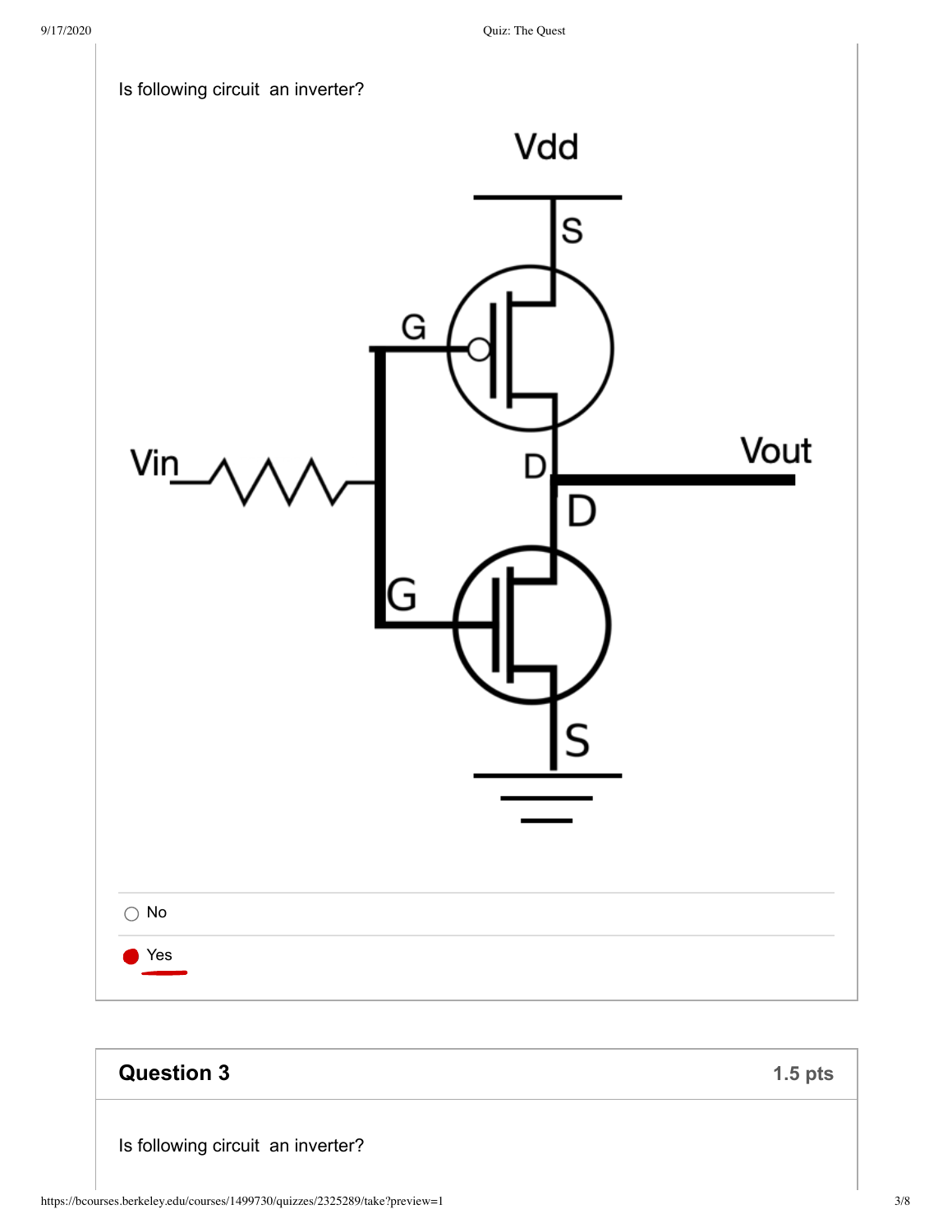

| <b>Question 4</b>                 | $1.5$ pts |
|-----------------------------------|-----------|
| Is following circuit an inverter? |           |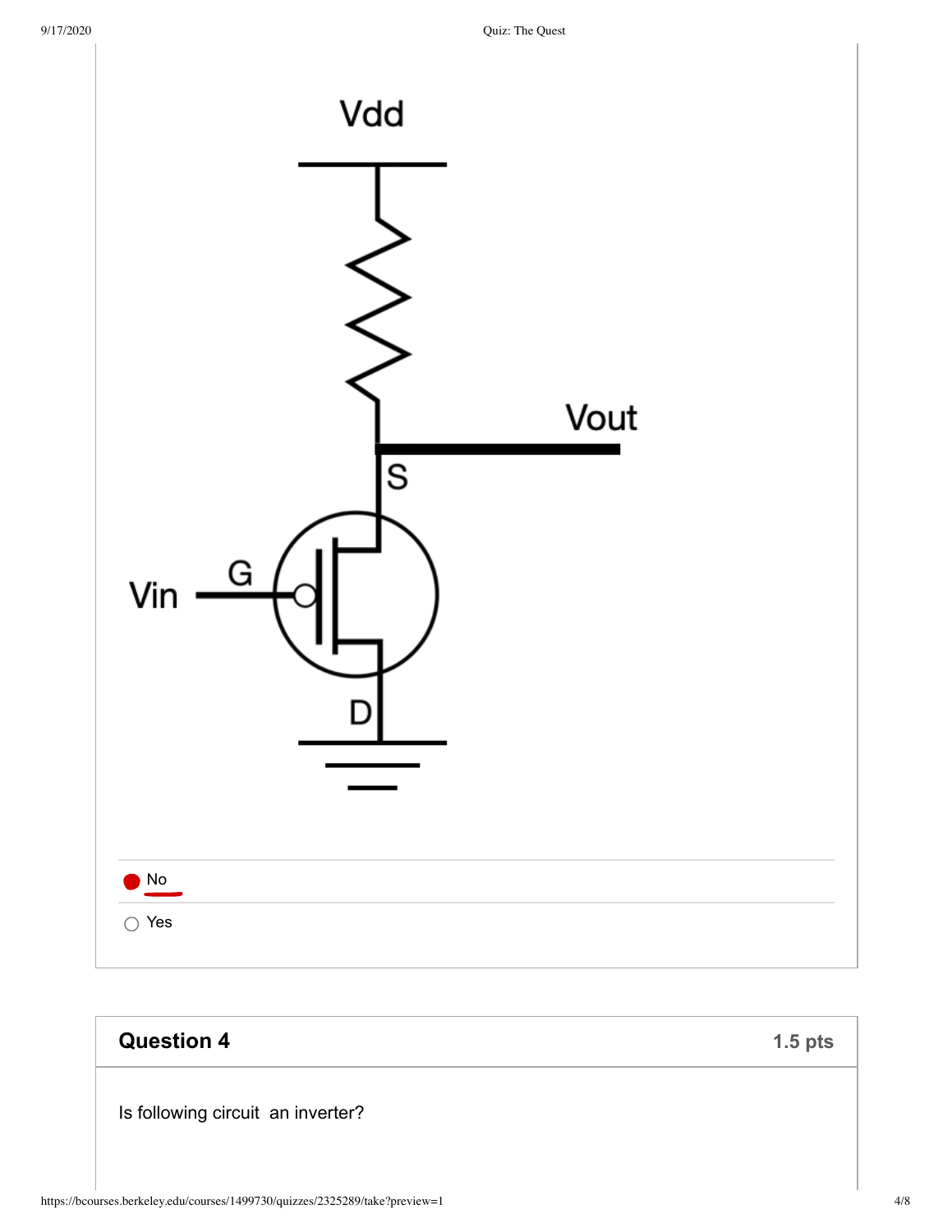Quiz: The Quest



| <b>Question 5</b>                 | $1.5$ pts |
|-----------------------------------|-----------|
| Is following circuit an inverter? |           |
|                                   |           |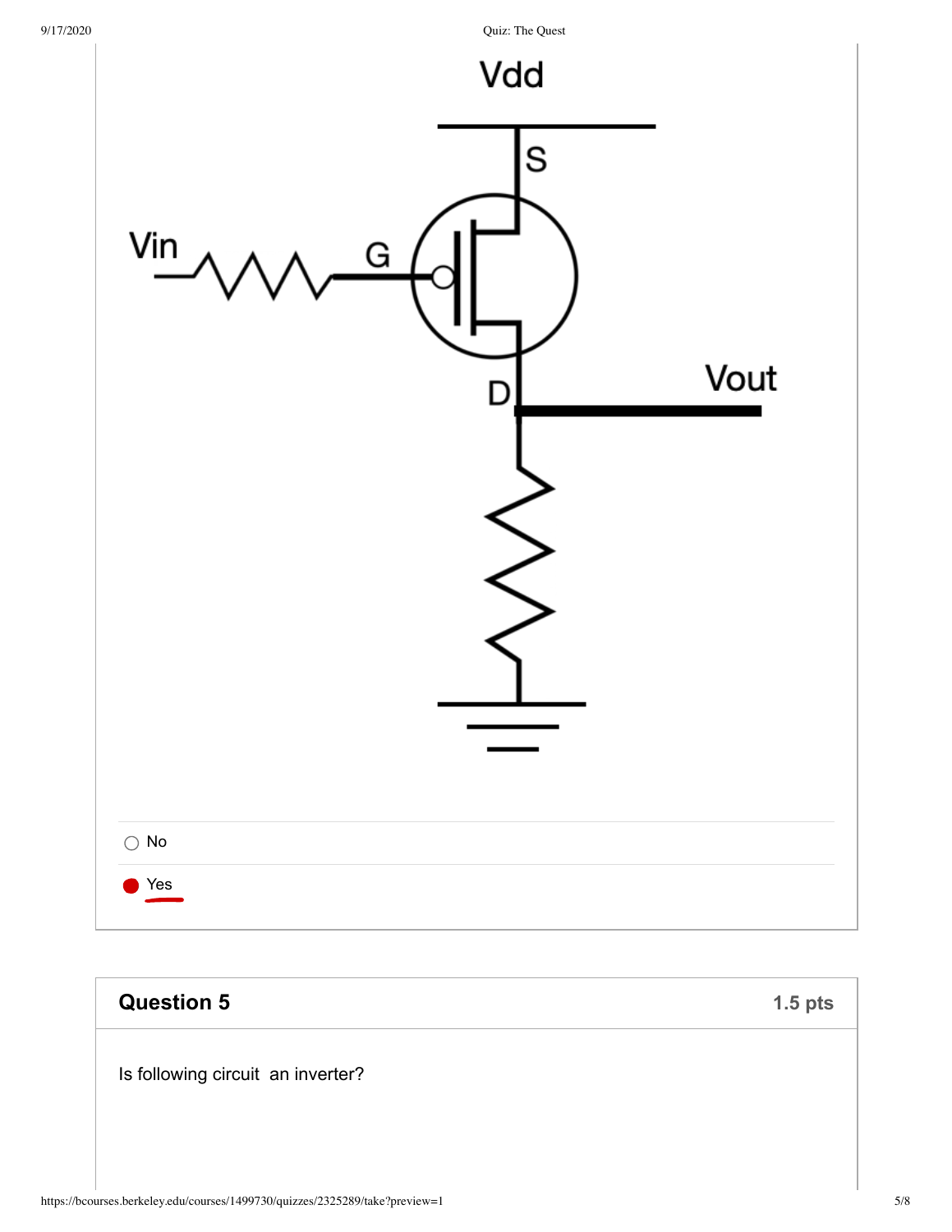Quiz: The Quest



## **Question 6** 4.5 pts Consider the following circuit, with a transistor switch model (Transistor is a short circuit for Vgs >=Vth and open circuit for Vgs < Vth):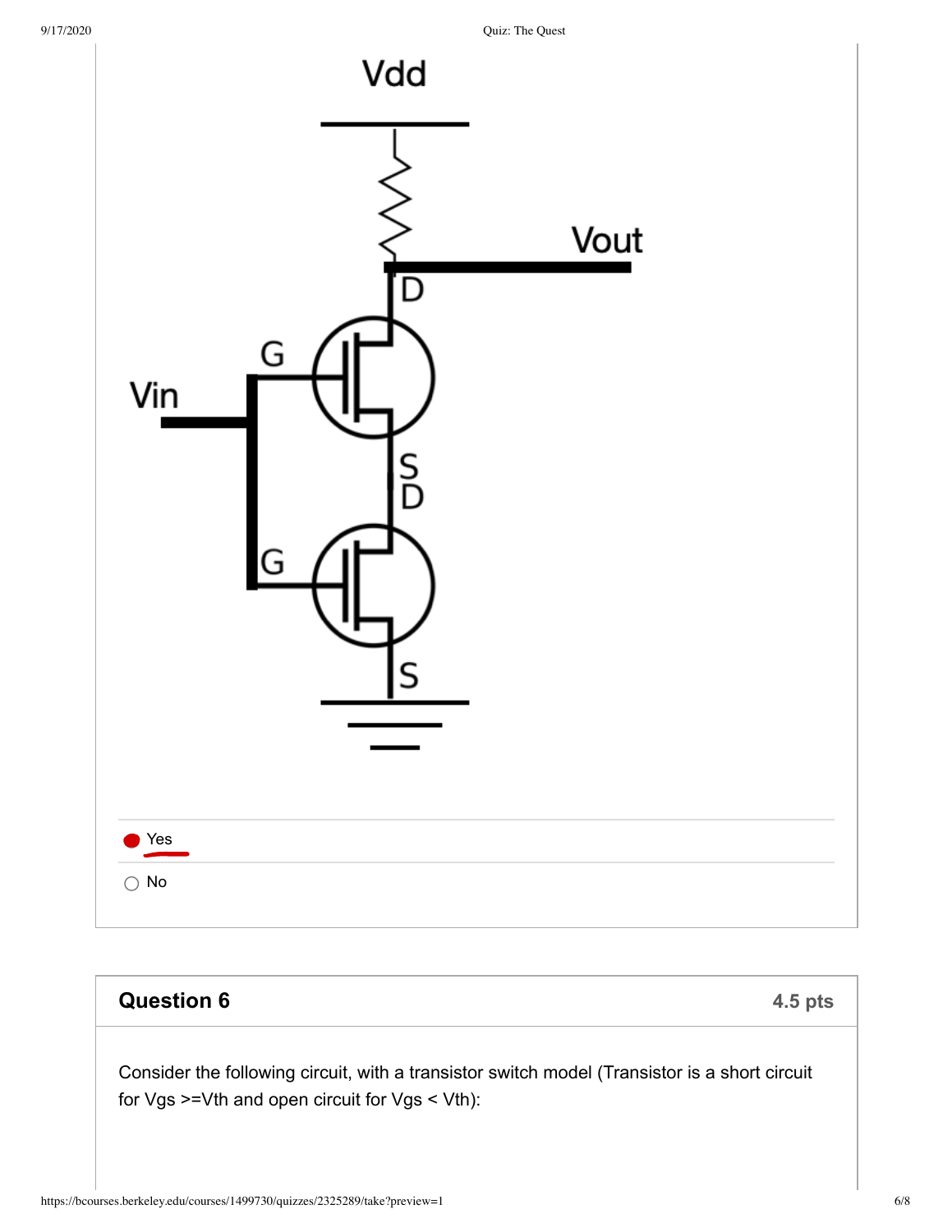